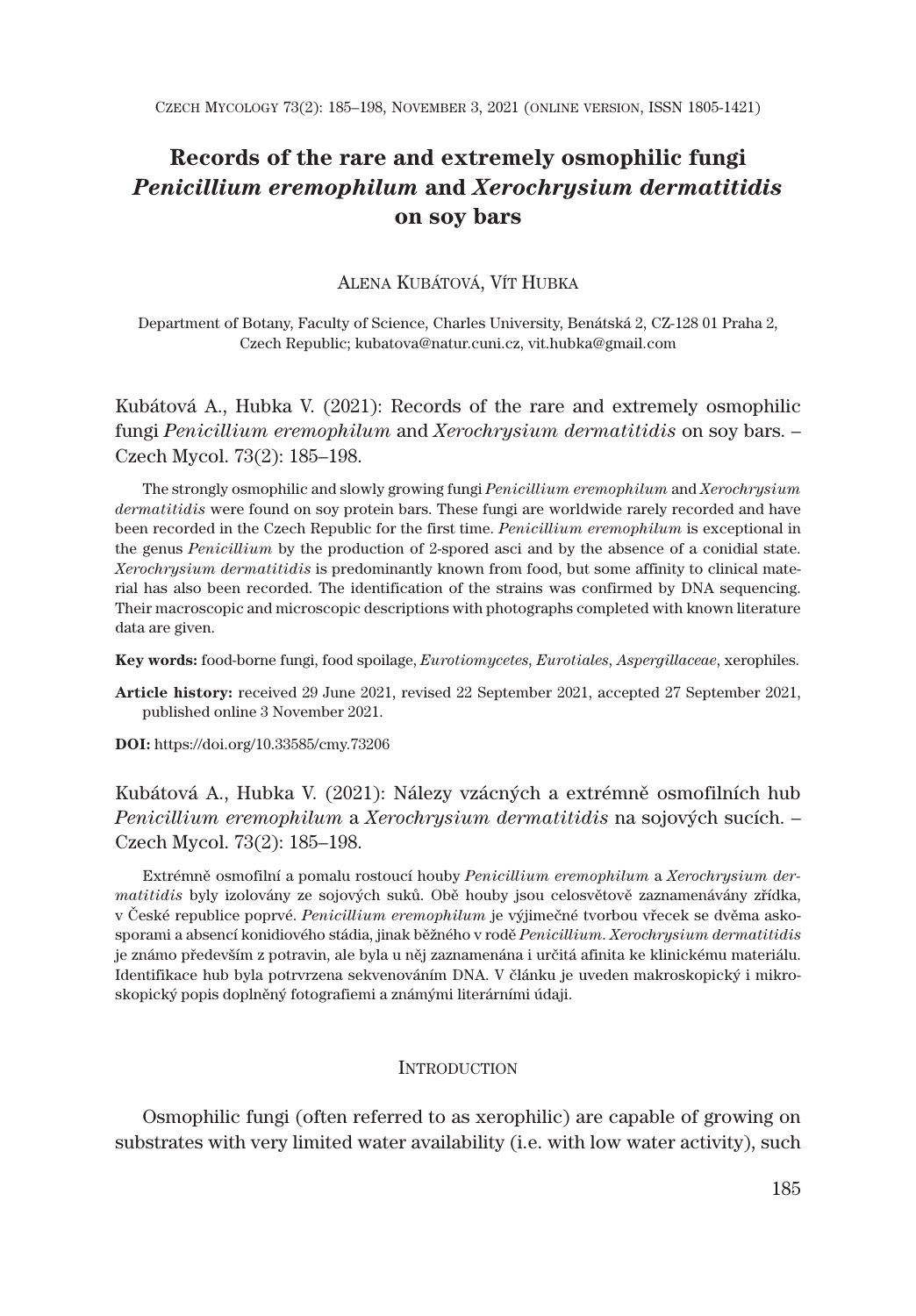as dried foods or foods preserved by salting or sugaring. Osmophilic fungi can also be found in household dust, hypersaline water of salterns, leather and textile goods. They cause significant damage to specimens deposited in herbaria, and also to works of art, especially paintings, and deteriorate the quality of books in archives and libraries (Micheluz et al. 2015, Sklenář et al. 2017, Visagie et al. 2017, Chung et al. 2019). Osmophilic fungi include representatives of the orders *Eurotiales* (*Aspergillus* species of the sections *Aspergillus* and *Restricti*, *Penicillium eremophilum*, *Eremascus albus*, *Xeromyces bisporus*, *Xerochrysium* spp*.*), *Leotiales* (*Bettsia*, *Skoua*) but also of basidiomycete order *Wallemiales* (*Wallemia*). Osmophilic fungi are often overlooked in routine mycological analyses of foods, especially due to their slow growth on commonly used agar media. However, compared to other fungi, they mostly do not pose a significant health risk, as they usually do not produce any hazardous mycotoxins.

Soy bars are sweet products, sometimes with a chocolate coating, on which the presence of osmophilic microfungi can be expected. During the past years, a tiny whitish growth on the surface of soy bars has occasionally been observed. Two rare fungi, *P. eremophilum* and *Xerochrysium dermatitidis*, were found on them and identified using a combination of morphological, physiological and genetic traits. A brief description with photographs of these rarely found fungi is given and their ecology and known biological properties are summarised.

#### MATERIAL AND METHODS

#### **Material studied**

#### Lo c a lity: Prague, Czech Republic.

Substrate: *Penicillium eremophilum* was isolated from a mouldy soy bar in October 2011 (Fig. 1a), and *Xerochrysium dermatitidis* from chocolate glaze on a soy bar in December 2019 by A. Kubátová.

Specimens: Living isolates are maintained at the Culture Collection of Fungi (CCF), Department of Botany, Faculty of Science, Charles University, Prague and the Westerdijk Fungal Biodiversity Institute, Utrecht (The Netherlands) under codes CCF 6323 and CBS 148469, respectively (*P*. *eremophilum*), and CCF 6436 and CBS 148470, respectively (*X*. *dermatitidis*). The herbarium specimens are stored in the Herbarium collections of Charles University (PRC) under codes PRC 4683 (*P. eremophilum*) and PRC 4684 (*X. dermatitidis*).

Cultivation. Malt extract agar with yeast extract and 40% sucrose (M40Y), a medium suitable for osmophilic fungi, was used for isolation. For *P. eremophilum*, colony diameters were measured after 14 days at 10, 15, 20, 25, 30 and 35 °C on malt extract agar with 20% sucrose (MA20S) and on malt extract agar with yeast extract and 50% glucose (MY50G). Growth was tested on malt extract agar (MEA), Czapek yeast extract agar (CYA), Czapek yeast extract agar with 5% NaCl (CYAS), dichloran 18% glycerol agar (DG18), and also creatine sucrose agar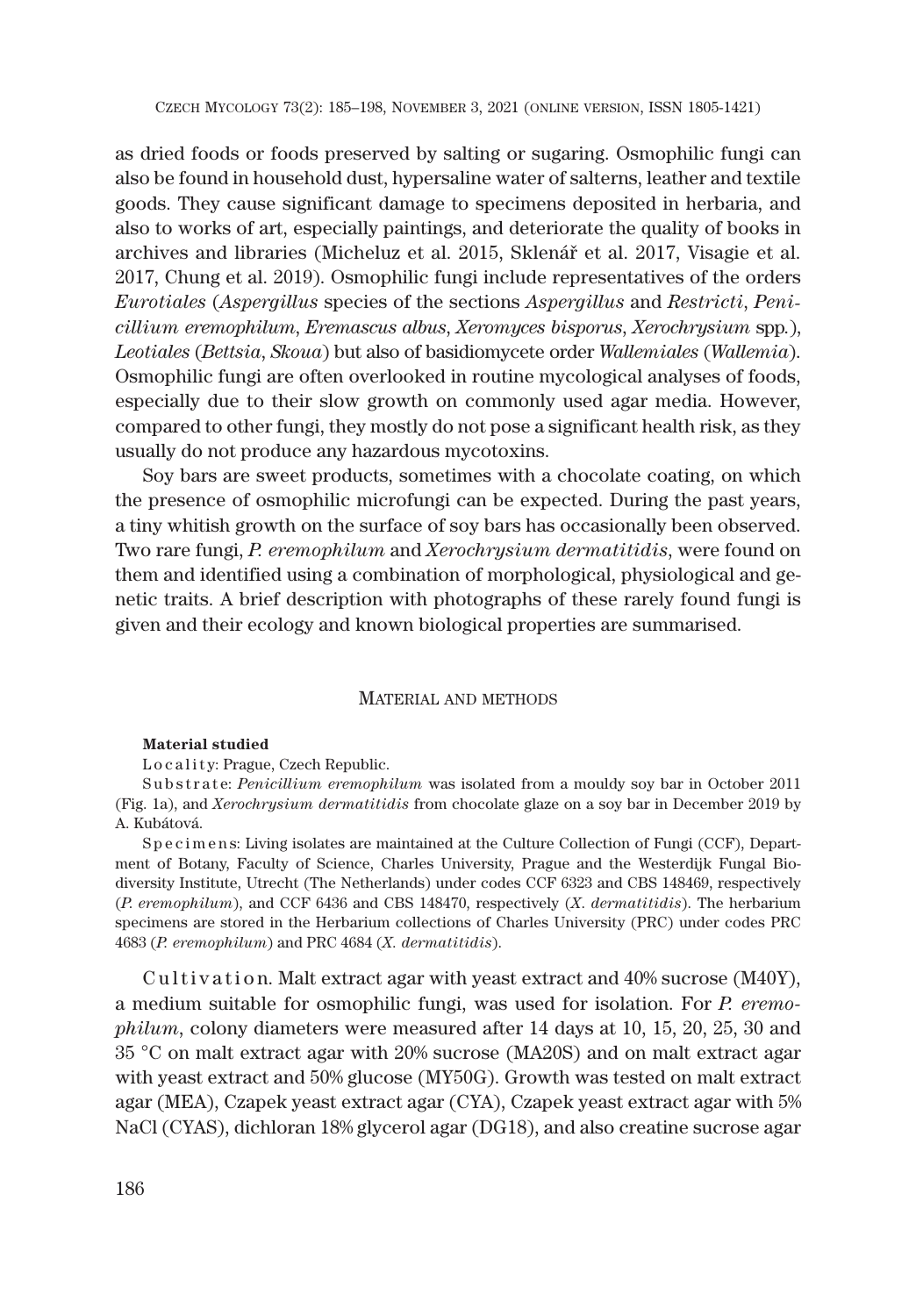KUBÁTOVÁ A., HUBKA V.: RECORDS OF *PENICILLIUM EREMOPHILUM* AND *XEROCHRYSIUM DERMATITIDIS*



**Fig. 1.** *Penicillium eremophilum.* **a** – mouldy soy bars, **b** – strain CCF 6323, colony on MY50G (14 days, 25 °C, Petri dish 6 cm diam.). Photo A. Kubátová.

(CREA) (according to Frisvad et Samson 2004, Samson et al. 2010). The growth of *X. dermatitidis* was observed after 14 days at 25 °C on MY50G, M40Y, DG18, CYA, and MEA. Growth on MY50G at 30 °C and 37 °C was also tested.

M i c r o m o r p h o l o g y. Microscopic characters were examined after  $15-17$ days from colonies on MY50G or M40Y and mounted on slides with lactic acid including cotton blue. An Olympus BX51 microscope with a DP72 camera was used for observation (maximum magnification 1600×). Photomicrographs and measurements ( $n = 50$ ) were made with the QuickPHOTO MICRO 3.0 and Helicon Focus 5.0 software.

Molecular analyses. A Quick-DNA™ Fungal/Bacterial Miniprep kit (Zymo Research, Orange, USA) was used to isolate genomic DNA from 14-dayold colonies grown on the M40Y medium. The internal transcribed spacer region (ITS1-5.8S-ITS2 cluster) and partial large subunit (LSU) ribosomal DNA region were amplified and sequenced with the primers ITS1 (White et al. 1990), and NL4 (O'Donnell 1993), respectively. The obtained DNA sequences were compared with those available in the GenBank database and reference sequences were derived from ex-type strains (Houbraken et al. 2020) and deposited into the European Nucleotide Archive (ENA) database under accession numbers LR983937 (*P. eremophilum*) and LR983933 (*X. dermatitidis*). The phylogenetic trees based on the maximum likelihood method were constructed with IQ-TREE v. 1.4.4 (Nguyen et al. 2015). The support values at branches were obtained from 500 bootstrap replicates. The best-fitting model was determined using the Bayesian information criterion (BIC) in jModelTest 2.1.7 (Posada 2008).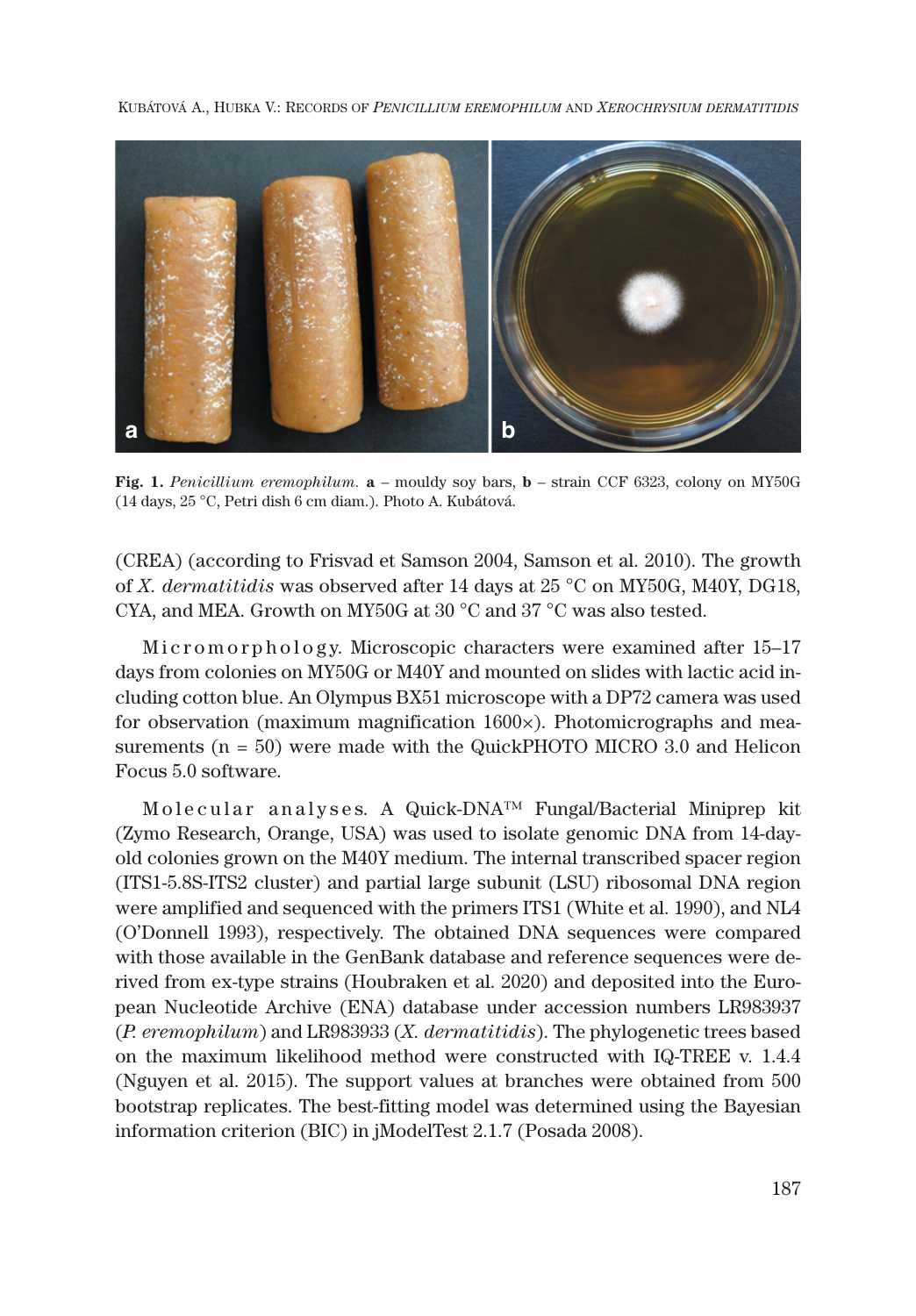#### **RESULTS**

*Penicillium eremophilum* (A.D. Hocking et Pitt) Houbraken, Leong et Vinnere Pettersson, Stud. Mycol. 86: 47, 2017

B a s i o n y m: *Monascus eremophilus* A.D. Hocking et Pitt, Mycologia 80(1): 84, 1988

Colonies (isolate CCF 6323; Fig. 1b). Colonies on MY50G after 14 days growing very slowly: 2 mm at  $10^{\circ}$ C, 5 mm at  $15^{\circ}$ C, 12 mm at  $20^{\circ}$ C, 15 mm at  $25^{\circ}$ C, and 12–13 mm at 30 °C. At 35 °C, only germination was observed. No growth was observed on MEA, CYA, CYAS, DG18 or CREA after 14 days at 25 °C. Colonies after 14 days at 25 °C white, margins fimbriate, without sulci, exudate or soluble pigment. Reverse brownish. Optimal growth temperature 25 °C, good growth was observed in the temperature range 20–30 °C. Hocking et Pitt (1988) found somewhat smaller colonies on MY50G after 14 days at 25 °C (6–9 mm). On MA20S, no growth was observed.

Micromorphology (Fig. 2). Only sexual reproduction was observed. Cleistothecial initials similar to those of other representatives of the *Eurotiales*. Cleistothecia globose or subglobose, ca  $30-90 \mu m$  (mean  $\pm$  SD:  $52 \pm 7 \mu m$ ) in diameter. Cleistothecial wall transparent, later yellowish, consisting of relatively large cells. Asci ellipsoid, with evanescent wall,  $7-8 \times 5.5-6$  µm, containing two ascospores. Mature ascospores broadly ellipsoidal to subglobose,  $5-7 \times 4-5.8$  µm (mean  $\pm$  SD: 6.1  $\pm$  0.4  $\times$  4.8  $\pm$  0.4 µm), smooth, hyaline, yellowish in mass. These data are in accordance with those by Hocking et Pitt (1988), with one exception: the cleistothecial wall is described by these authors as brownish orange at maturity.

M olecular studies. Using the BLAST similarity search, the ITS rDNA region of isolate CCF 6323 was almost identical to *Penicillium eremophilum* extype strain FRR 3338 (= IMI 313774 = CBS 123361 = ATCC 62925) (GenBank accession numbers: GU733341, MH863291). The sequence only differed by a single substitution in the ITS2 region. Other *Penicillium* species showed a similarity of 90% or lower. The partial LSU rDNA region was identical with that of the ex-type strain (GenBank JF922042). The maximum likelihood phylogenetic tree showing the relationship of isolate CCF 6323 to the ex-type strain of *P. eremophilum* (section *Eremophila*) and species from the related section *Charlesia* is shown in Fig. 3.

**Fig. 2.** *Penicillium eremophilum* CCF 6323. **a** – cleistothecial initials, **b–d** – developing cleistothecia, **e** – ascus with two ascospores, **f** – mature cleistothecium containing asci with ascospores,  $g$  – asci and ascospores. Scale bars = 10 µm. Phase contrast, photo A. Kubátová.  $\blacktriangleright$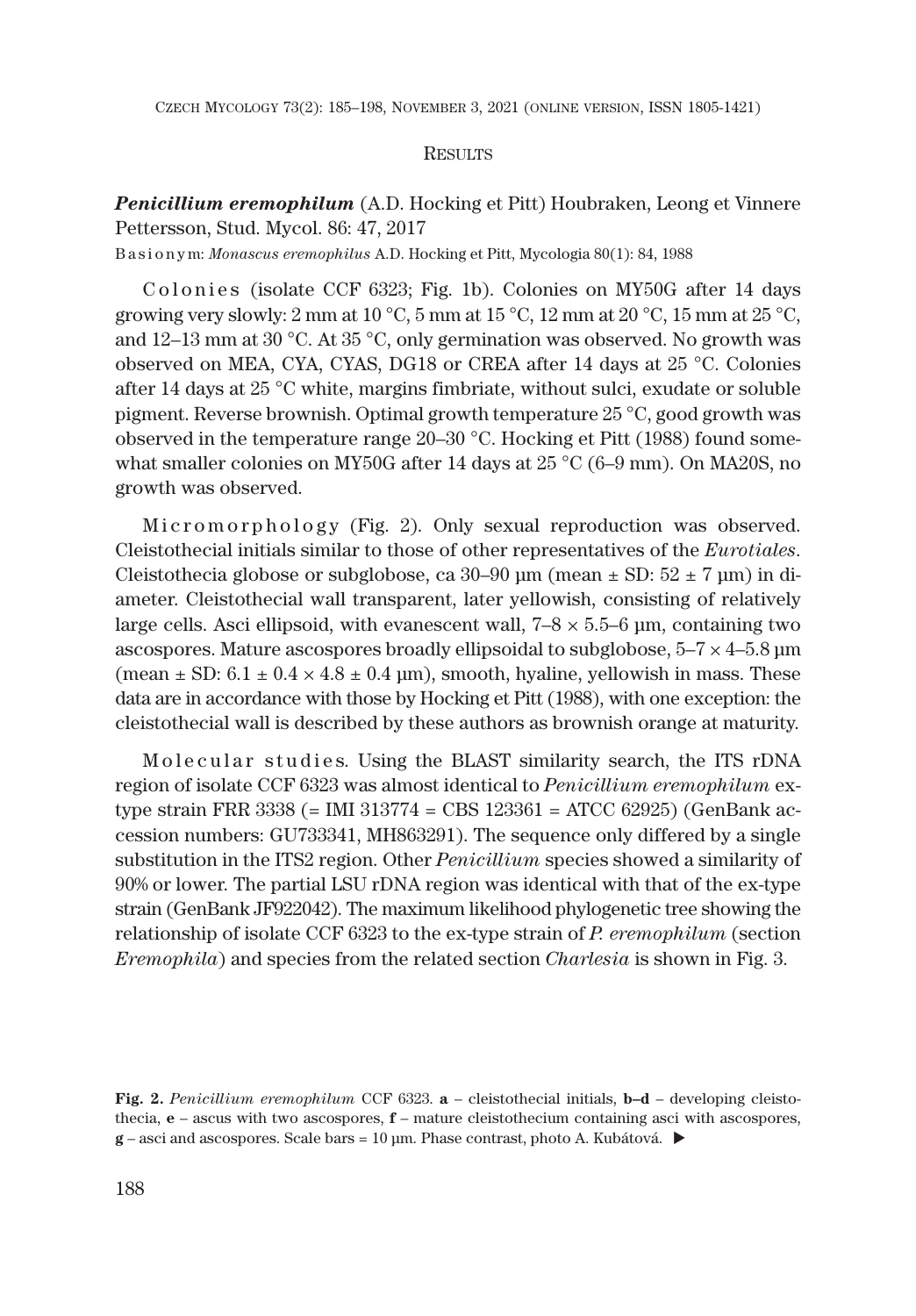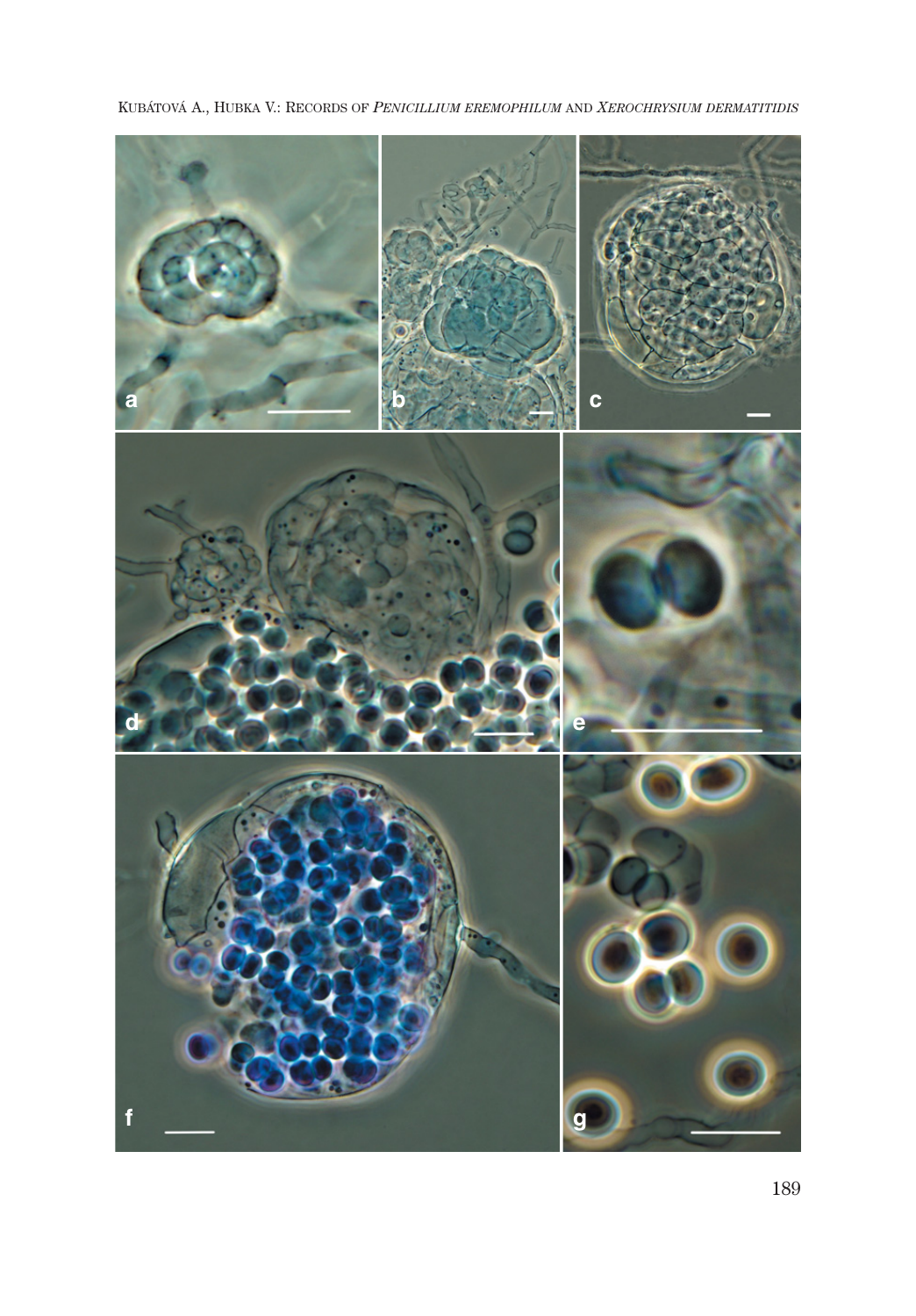

CZECH MYCOLOGY 73(2): 185–198, NOVEMBER 3, 2021 (ONLINE VERSION, ISSN 1805-1421)

**Fig. 3.** Best scoring maximum likelihood tree based on the ITS and partial LSU rDNA regions showing the relationships of *Penicillium eremophilum* isolate CCF 6323 to species from the most closely related section *Charlesia* and corresponding series sensu Houbraken et al. (2020). The dataset contained 10 taxa and a total of 800 characters of which 134 were variable and 87 parsimony-informative. Substitution model TIM2+F+G4 and 500 bootstrap replicates were used for analysis. Only bootstrap support values  $\geq 70\%$  are shown. Ex-type strains are indicated by superscript <sup>T</sup>. The tree is rooted with *Hamigera avellanea*.

*Xerochrysium dermatitidis* (A. Agostini) Pitt, IMA Fungus 4: 23, 2013 B a s i o n y m: *Glenosporella dermatitidis* A. Agostini, Atti Ist. Bot. Univ. Pavia 2: 93, 1930 S y n o n y m: *Chrysosporium inops* J.W. Carmich., Can. J. Bot. 40: 1156, 1962

C o l o n i e s (isolate CCF 6436; Fig. 4). Colonies grow very slowly. After 14 days on MY50G at 25 °C: 14–15 mm, MY50G at 30 °C: 16–17 mm, M40Y at 25 °C: 11–12 mm, DG18 at 25 °C: 9–10 mm, MEA at 25 °C: 2 mm, CYA at 25 °C: 22 mm. On MY50G after 14 days at 25 °C white, more or less flat, compact, without sulci, exudate or soluble pigment. Reverse almost uncoloured. Colonies on M40Y white, umbonate, with a few sulci. Colonies on DG18 also white and umbonate; reverse light brown. Fungus growing with difficulties on CYA and MEA. On MY50G at 30  $^{\circ}$ C, growth good and colonies similar to those at 25  $^{\circ}$ C. No growth observed at 37 °C. Pitt et al. (2013) reported analogous data.

M i c r o m o r p h o l o g y (Fig. 5). Only the asexual state was observed. Mycelium white. In the course of two weeks, conspicuous thick-walled smooth conidia (chlamydoconidia according to Pitt et al. 2013) formed terminally and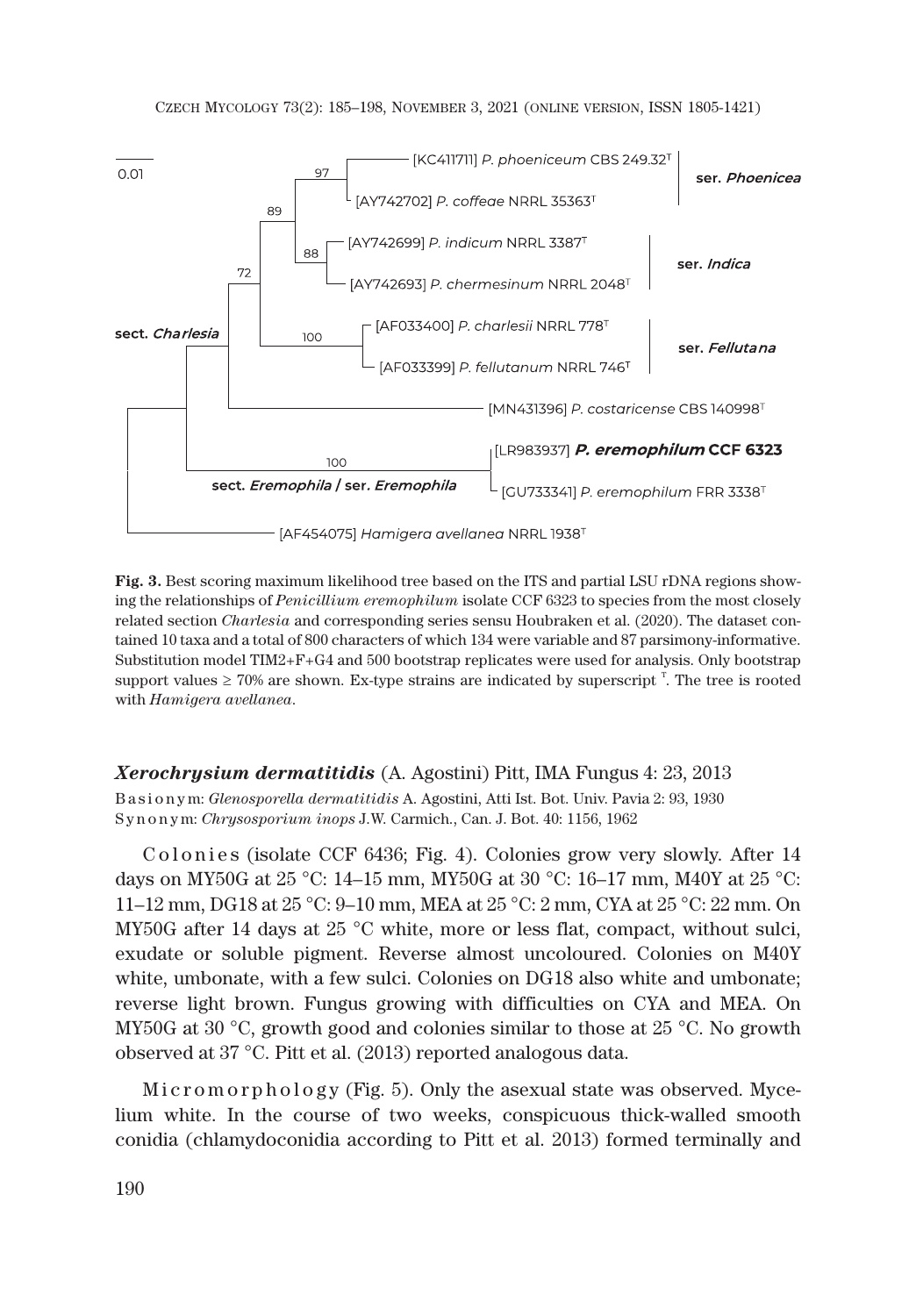

**Fig. 4.** *Xerochrysium dermatitidis* CCF 6436. Colonies after 14 days at 25 °C. **a** – MY50G, **b** – M40Y, **c** – DG18. Photo A. Kubátová.



**Fig. 5.** *Xerochrysium dermatitidis*. **a** – conidia from chocolate glaze on a soy bar, **b** – strain CCF 6436, conidiophore with terminal conidia on M40Y. Scale bars = 10 μm. Photo A. Kubátová.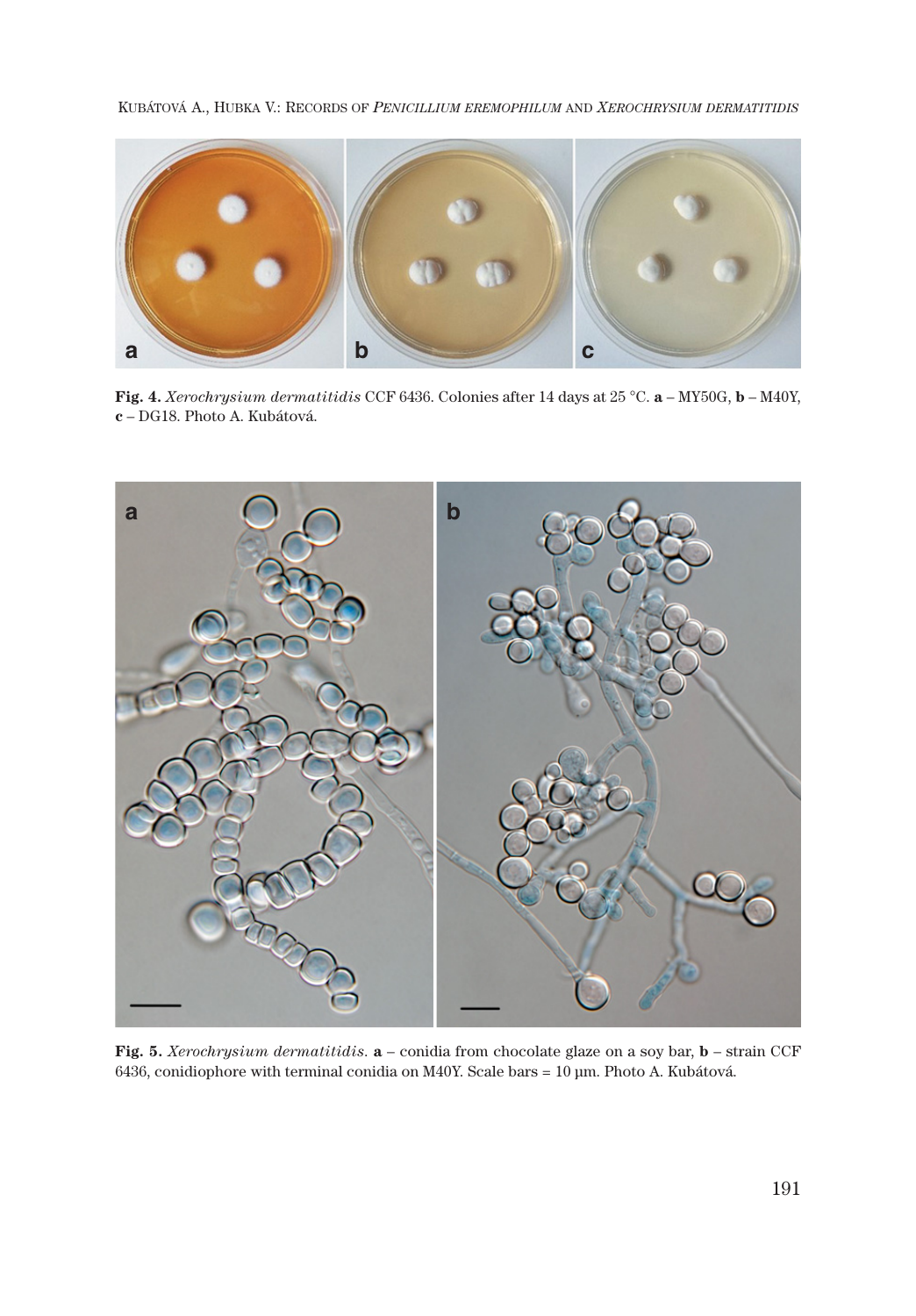

**Fig. 6.** Best scoring maximum likelihood tree based on the ITS rDNA (containing ITS1, 5.8S and ITS2 regions) showing the relationships of *Xerochrysium dermatitidis* CCF 6436 to other *Xerochrysium* species. The dataset contained 10 taxa and a total of 542 characters of which 71 were variable and 13 parsimony-informative. Substitution model K3P+I and 500 bootstrap replicates were used for the analysis. Only bootstrap support values  $\geq 70\%$  are shown. Ex-type strains are indicated by superscript<sup>"</sup>. The tree is rooted with *Xeromyces bisporus*.

intercalarly on the hyphae, later often forming chains. Intercalary conidia mostly barrel-shaped,  $3-7 \times 3-6.7$  μm (mean  $\pm$  SD:  $5.0 \pm 0.8 \times 4.6 \pm 0.8$  μm), later rounded. Terminal conidia spherical, of variable size,  $4.5-12$  μm (mean  $\pm$  SD: 7.5)  $\pm$  1.1 µm) in diameter. These data are consistent with those reported by Pitt et Hocking (2009) and Pitt et al. (2013).

Similar species. The remaining two members of the genus, *Xerochrysium xerophilum* and *X. bohemicum*, are very similar. However, *X. xerophilum* differs in somewhat faster growth on MY50G. The colony reverse of some isolates may be coloured light yellow, light orange to khaki. Moreover, *X. xerophilum* is able to grow at 37 °C compared to the other two species. *Xerochrysium bohemicum* differs by a faster growth on MY50G (see Tab. 1). Two other similar species, *Bettsia alvei* and *B. fastidia*, form aleurioconidia, grow faster on MY50G than both *X. dermatitidis* and *X. xerophilum*, and the colony reverse may also be coloured (see Pitt et al. 2013).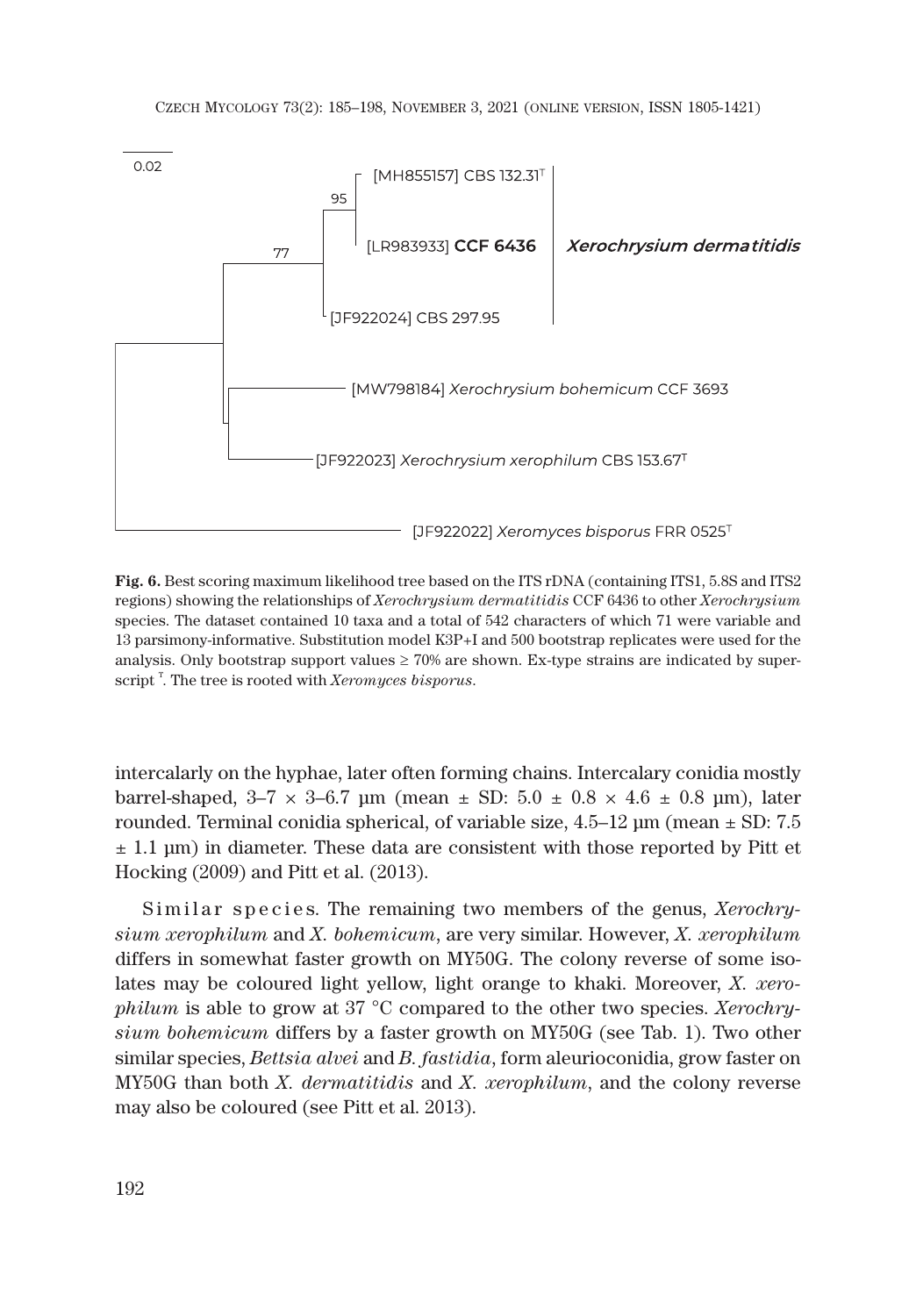| <b>Species</b>     | Colony diameter on MY50G*,<br>14 days, $25^{\circ}$ C (mm) | Growth at $37^{\circ}$ C | Reference         |
|--------------------|------------------------------------------------------------|--------------------------|-------------------|
| $X$ . dermatitidis | $12 - 20$                                                  | -                        | Pitt et al. 2013  |
| X. xerophilum      | $20 - 38$                                                  | ÷                        | Pitt et al. 2013  |
| X. bohemicum       | $38 - 42$                                                  |                          | Crous et al. 2021 |

**Tab. 1.** Comparison of physiological characters of *Xerochrysium* species.

\* MY50G – malt extract agar with yeast extract and 50% glucose

Molecular studies. BLAST analyses with the ITS region of isolate CCF 6436 showed 99% similarity (475/479 bp, 3 indels, 1 substitution) with the ex-type of *X. dermatitidis* CBS 132.31 (GenBank accession number: MH855157), 94% with *X. bohemicum* and ~89% with *X. xerophilum* isolates. The partial sequence of the LSU rDNA region was identical with *X. dermatitidis* strain CBS 297.95 (JF922024) and showed 98% similarity with *X. xerophilum* and *X. bohemicum*. The maximum likelihood phylogenetic tree showing the relationship of isolate CCF 6436 to presently accepted *Xerochrysium* species is shown in Fig. 6.

## **DISCUSSION**

#### **Taxonomy**

The name *Penicillium* evokes an image of a brush-like conidiophores with most mycologists and microbiologists, while others associate it with the antibiotic penicillin. However, there are species of the genus *Penicillium* that do not correspond to this common idea. One of them is, for example, *Penicillium paradoxum* (older name *Aspergillus paradoxus*), whose conidiophores have a shape typical of the genus *Aspergillus* (see Kubátová et Hubka 2018). Another peculiar species is *Penicillium eremophilum* (formerly *Monascus eremophilus*), an extremely osmophilic fungus, which does not form conidiophores at all and reproduces only sexually. However, based on molecular phylogenetic studies, this fungus has also been, somewhat surprisingly, included in the genus *Penicillium* (Barbosa et al. 2017). Hocking et Pitt (1988), who described this species, provisionally included it in the genus *Monascus* (due to similar ascocarps) as the only xerophilic representative of this genus. They found that it is a strict xerophile and it does not grow on conventional media with 2% of the sugars commonly used in microfungi cultivation. Thus, they chose the species name 'eremophilus' derived from Greek, which means 'loving desert'. However, Park et al. (2004), who studied the *Monascus* phylogeny, found that *M. eremophilus* does not belong to the same clade as the other *Monascus* species (*Monascaceae*, *Eurotiales*). Barbosa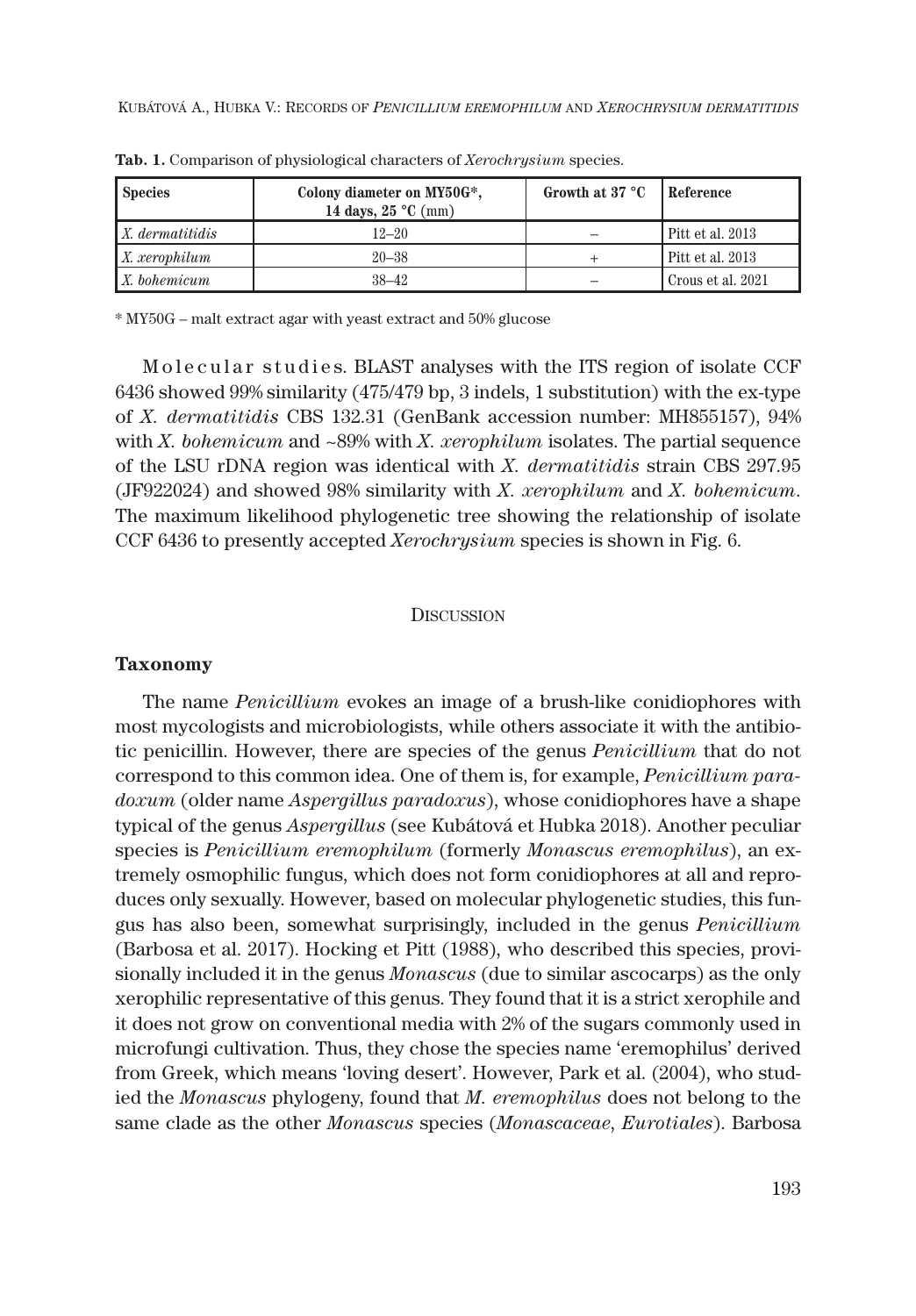et al. (2017), based on an extensive phylogenetic study, then made a combination of this species into the genus *Penicillium* (*Aspergillaceae*, *Eurotiales*). Later, the separate section *Eremophila* of the genus *Penicillium* was created to accommodate this species (Houbraken et al. 2020).

*Xerochrysium* is a rather recently established genus (Pitt et al. 2013) comprising only three species, *X. dermatitidis*, *X. xerophilum* and *X. bohemicum*. The first two species have for a long time been included in the genus *Chrysosporium* Corda [*Onygenales*, see the classic works by Carmichael (1962) and van Oorschot (1980)]. Pitt et al. (2013), following the work by Vidal et al. (2000), found in their phylogenetic study based on the LSU region that the hitherto widely understood genus *Chrysosporium* includes representatives of three different orders: keratinophilic representatives of the order *Onygenales* (*Chrysosporium*), and xerophilic species of the orders *Leotiales* (*Bettsia*) and *Eurotiales* (*Xerochrysium*).

#### **Occurrence**

According to the Global Catalogue of Microorganisms (http://gcm.wdcm.org), only two isolates of *Penicillium eremophilum* are present in the world's collections: ex-type isolate FRR 3338, found in 1986 on dried mouldy plums in Australia (Hocking et Pitt 1988), and strain NBRC 111180, isolated from chocolate in Japan around 2015. The latest record of the occurrence of this fungus comes from Bovo et al. (2018), who studied environmental DNA in honey bee (*Apis mellifera*). *Penicillium eremophilum* was found in the flower honey of an orange tree native to Sicily. No reports of further finds could be found. Consequently, *P. eremophilum* is therefore either an extremely rare or overlooked fungus, which may have a worldwide distribution. We consider our isolate to be the first find in the Czech Republic.

The fact that *Xerochrysium dermatitidis* is found relatively rarely is probably due to the use of inappropriate isolation methods. The first record of this fungus by A. Agostini is relatively unique. He isolated it from clinical material in Italy (skin lesion). Carmichael (1962) mentions a find from an orange concentrate in California in 1959. Kinderlerer (1987, 1997) found it on table fruit jelly and various types of chocolate in Great Britain. Pitt et Hocking (2009), who specialised in osmophilic fungi and purposefully used suitable isolating media, found it quite often in various spices, chopped dates, gelatine confectionery and starch. Finds on other substrates (under the older name *Chrysosporium inops*) also appear in the literature. These have, however, not been verified with molecular methods. For example, Abdel-Hafez et al. (1990) reported *C. inops* from airborne dust particles in Egypt, Erdogan et al. (2001) from various types of Turkish cheese, Lugauskas et al. (2004, 2006) from air of an organic waste recycling facility, raspberries and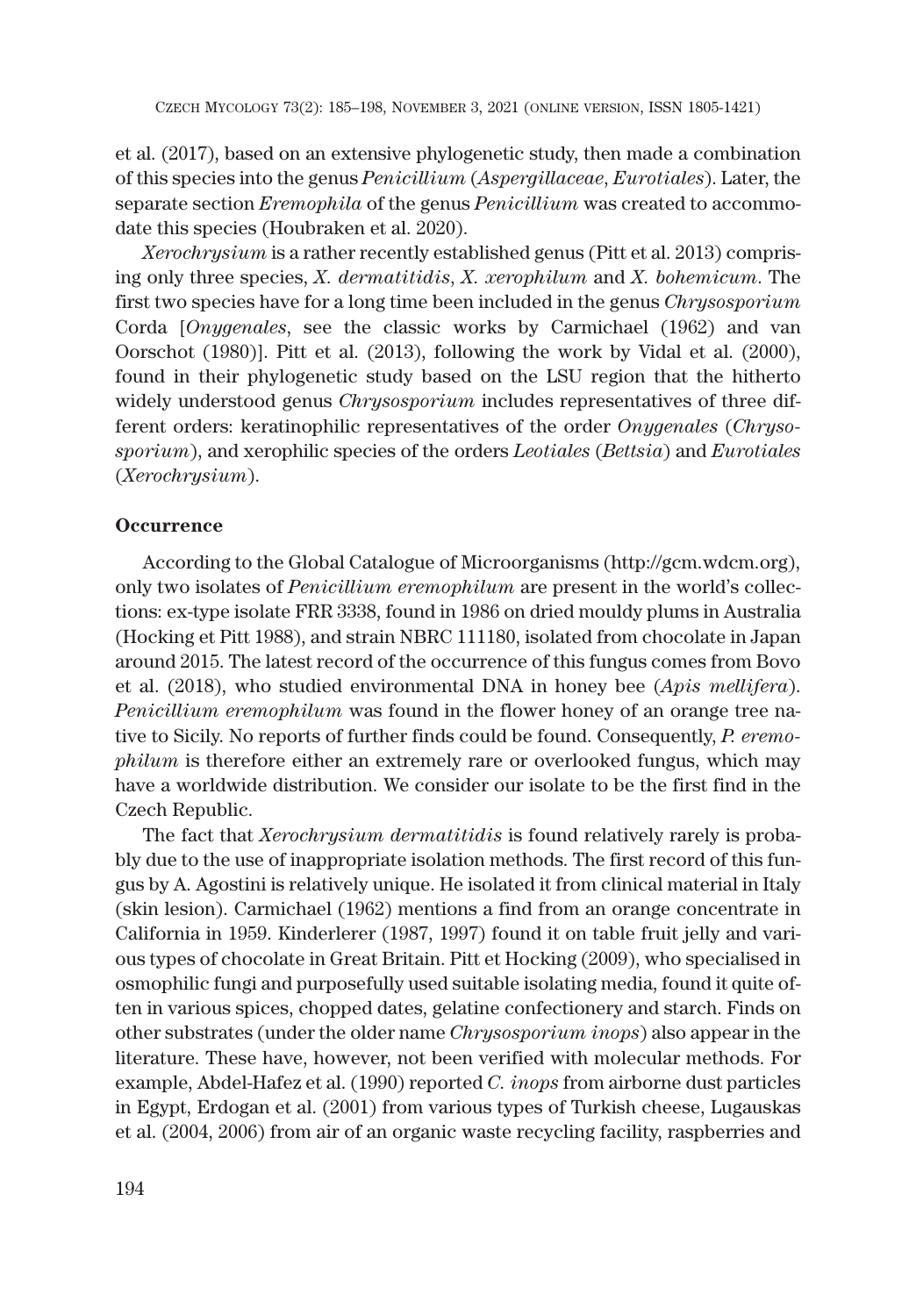black currants in Lithuania, Qiu et al. (2005) from a clinical specimen collected from corneal infection in China, Papini et al. (2008) from rat fur in Italy, and Pantoja et al. (2009) from the surface of ant bodies in a Brazilian hospital. *Chrysosporium inops* was also isolated from soil in India using various keratin baits (Kotwal et Sumbali 2016). Our find can be considered the first verified and documented record of *Xerochrysium dermatitidis* in the Czech Republic.

## **Ecology and physiology**

Leong et al. (2010) studied extreme physiological abilities of *Penicillium eremophilum* and other osmophilic fungi and found that the optimal conditions for growth are a water activity (aw) = 0.88 and a temperature of 25 °C, in agreement with our observation. They stated that the extreme xerophile *Xeromyces bisporus*, found on dried prunes, shares similar conditions for growth, but is able to grow faster and therefore possesses more competitive abilities.

Carmichael (1962), who worked with an ex-type isolate of *Xerochrysium dermatitidis* from human skin, stated that this species does not attack hair (keratin) and has no cellulolytic abilities. Similarly, van Oorschot (1980) did not observe any keratinolytic properties in this fungus. Regarding temperature requirements, *Xerochrysium dermatitidis* does not grow at 37 °C (Carmichael 1962) but is able to grow well at 30 °C (van Oorschot 1980), which was confirmed in our work. Therefore, further studies are needed to confirm the pathogenic properties of *X. dermatitidis*.

### **Exometabolites**

Many species of the genus *Monascus*, in which *P. eremophilum* was previously classified, produce red pigments applied in industry and mycotoxins (see e.g. Patakova 2013, Barbosa et al. 2017). No similar pigments are produced in *P. eremophilum,* and nothing is known about the production of secondary metabolites in general.

Similarly, nothing is known about mycotoxin production by *X. dermatitidis*. However, during our study, older Petri dishes were accidentally contaminated with *Cladosporium* species, which showed that *X. dermatitidis* is able to produce metabolites with antifungal properties manifesting as inhibition zones (Fig. 7).

#### **CONCLUSION**

*Penicillium eremophilum* is characterised by several interesting features. Being an extremely osmophilic species, it does not grow on common mycological media with a sugar content of 2% and grows very slowly even on media with low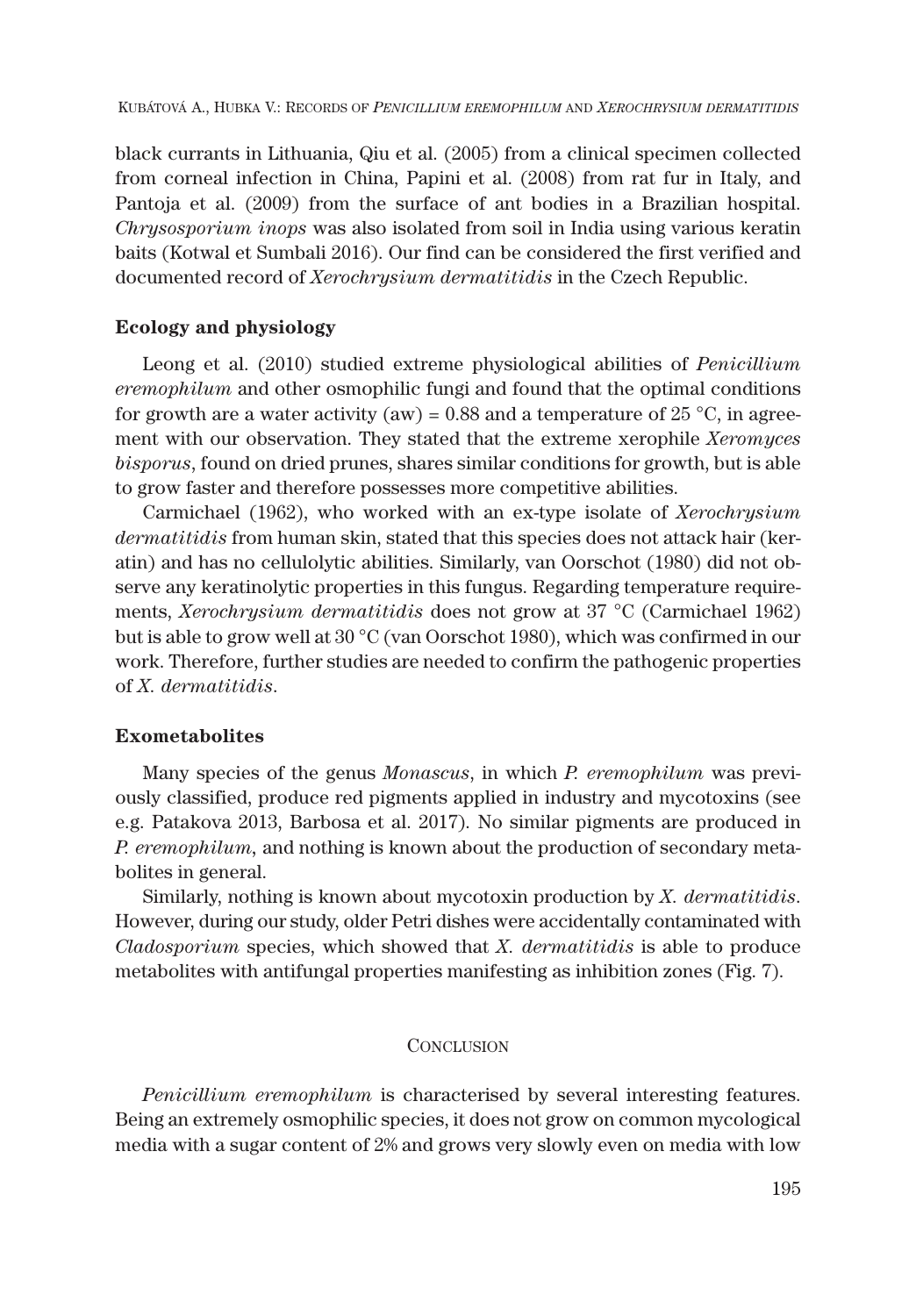CZECH MYCOLOGY 73(2): 185–198, NOVEMBER 3, 2021 (ONLINE VERSION, ISSN 1805-1421)



**Fig. 7.** *Xerochrysium dermatitidis* CCF 6436. Colonies after 14 days on M40Y contaminated by *Cladosporium* spp. An inhibitory zone is visible. Photo A. Kubátová.

water activity. It represents a rarity in the genus *Penicillium* by reproducing only sexually and by producing 2-spored asci. It is considered to be an extremely rare and thus understudied fungus. Consequently, little is known about its biological properties and metabolites.

*Xerochrysium dermatitidis* is reported worldwide at a relatively low frequency, occurring mainly on foods with a low content of available water. It is therefore necessary to use agar media for osmophilic fungi to detect it. The formation of mycotoxins, bioactive or antimicrobial substances is not known, but our accidental observation of inhibition zones may indicate the production of certain antifungal substances.

This study adds to our knowledge on the ecology of these poorly explored fungi which are probably underreported as they are relatively inconspicuous and need special media to isolate them. We consider our finds to be the first documented records in the Czech Republic.

#### ACKNOWLEDGEMENTS

We thank Lenka Zídková for assistance in the laboratory. The project was supported by The National Programme on Conservation and Utilization of Microbial Genetic Resources Important for Agriculture (Ministry of Agriculture of the Czech Republic).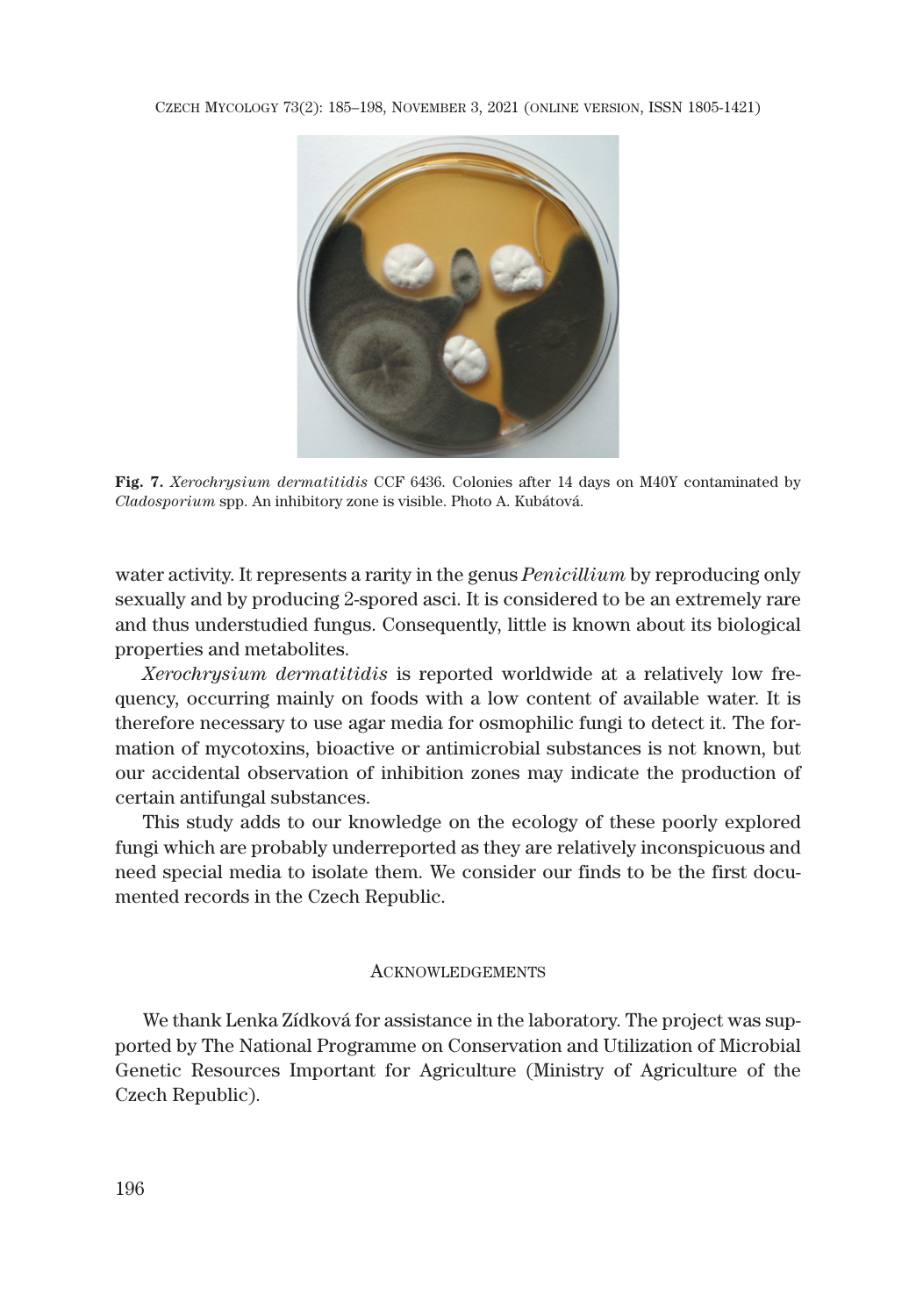#### **REFERENCES**

- ABDEL-HAFEZ S.I.I., MOUBASHER A.H., BARAKAT A. (1990): Keratinophilic fungi and other moulds associated with air-dust particles from Egypt. – Folia Microbiologica 35: 311–325. DOI: https://doi.org/10.1007/BF02821283
- BARBOSA R.N. et al. (2017): Phylogenetic analysis of *Monascus* and new species from honey, pollen and nests of stingless bees. – Studies in Mycology 86: 29–51. DOI: https://doi.org/10.1016/j.simyco.2017.04.001
- BOVO S. et al. (2018): Shotgun metagenomics of honey DNA: Evaluation of methodological approach to describe a multi-kingdom honey bee derived environmental DNA signature. – PLoS ONE 13(10): e0205575. DOI: https://doi.org/10.1371/journal.pone.0205575
- CARMICHAEL J.W. (1962): *Chrysosporium* and some other aleuriosporic hyphomycetes. Canadian Journal of Botany 40: 1137–1173 + 8 tabs. DOI: https://doi.org/10.1139/b62-104
- CHUNG D., KIM H., CHOI H.S. (2019): Fungi in salterns. Journal of Microbiology 57(9): 717–724. DOI: https://doi.org/10.1007/s12275-019-9195-3
- CROUS P.W. et al. (2021): Fungal Planet description sheets: 1182–1283. Persoonia 46: 313–528. DOI: https://doi.org/10.3767/persoonia.2021.46.11
- ERDOGAN A., GURSES M., TURKOGLU H., SERT S. (2001): The determination of mould flora of some Turkish cheese types (Kasar, Civil, Lor, Tulum). – Pakistan Journal of Biological Sciences 4: 884–885. DOI: https://doi.org/10.3923/pjbs.2001.884.885
- FRISVAD J.C., SAMSON R.A. (2004): Polyphasic taxonomy of *Penicillium* subgenus *Penicillium*. A guide to identification of food and air-borne terverticillate Penicillia and their mycotoxins. – Studies in Mycology 49: 1–173.
- HOCKING A.D., PITT J.I. (1988): Two new species of xerophilic fungi and a further record of *Eurotium halophilicum*. – Mycologia 80(1): 82–88. DOI: https://doi.org/10.1080/00275514.1988.12025502
- HOUBRAKEN J. et al. (2020): Classification of *Aspergillus*, *Penicillium*, *Talaromyces* and related genera (*Eurotiales*): An overview of families, genera, subgenera, sections, series and species. – Studies in Mycology 95: 5–169. DOI: https://doi.org/10.1016/j.simyco.2020.05.002
- KINDERLERER J.L. (1987): Ethanol production in table jelly by two species of *Chrysosporium*. Journal of Applied Bacteriology 63: 395–399. DOI: https://doi.org/10.1111/j.1365-2672.1987.tb04860.x
- KINDERLERER J.L. (1997): *Chrysosporium* species, potential spoilage organisms of chocolate. Journal of Applied Bacteriology 83: 771–778. DOI: https://doi.org/10.1046/j.1365-2672.1997.00314.x
- KOTWAL S., SUMBALI G. (2016): Preferential utilization and colonization of keratin baits by different myco-keratinophiles. – SpringerPlus 5: 1204. DOI: https://doi.org/10.1186/s40064-016-2874-1
- KUBÁTOVÁ A., HUBKA V. (2018): Nález koprofilní houby *Penicillium paradoxum* na Křivoklátsku [Record of the coprophilic fungus *Penicillium paradoxum* in the Křivoklát region]. – Mykologické Listy, no. 141: 24–32.
- LEONG S.L. et al. (2010): The extreme xerophilic mould *Xeromyces bisporus* growth and competition at various water activities. – International Journal of Food Microbiology 145: 57–63. DOI: https://doi.org/10.1016/j.ijfoodmicro.2010.11.025
- LUGAUSKAS A., KRIKŠTAPONIS A., ŠVEISTYTE˙ L. (2004): Airborne fungi in industrial environments potential agents of respiratory diseases. – Annals of Agricultural and Environmental Medicine 11: 19–25.
- LUGAUSKAS A. et al. (2006): Micromycetes as toxin producers detected on raw material of plant origin grown under various conditions in Lithuania. – Ekologija 3: 1–13.
- MICHELUZ A. et al. (2015): The extreme environment of a library: Xerophilic fungi inhabiting indoor niches. – International Biodeterioration & Biodegradation 99: 1–7. DOI: https://doi.org/10.1016/j.ibiod.2014.12.012